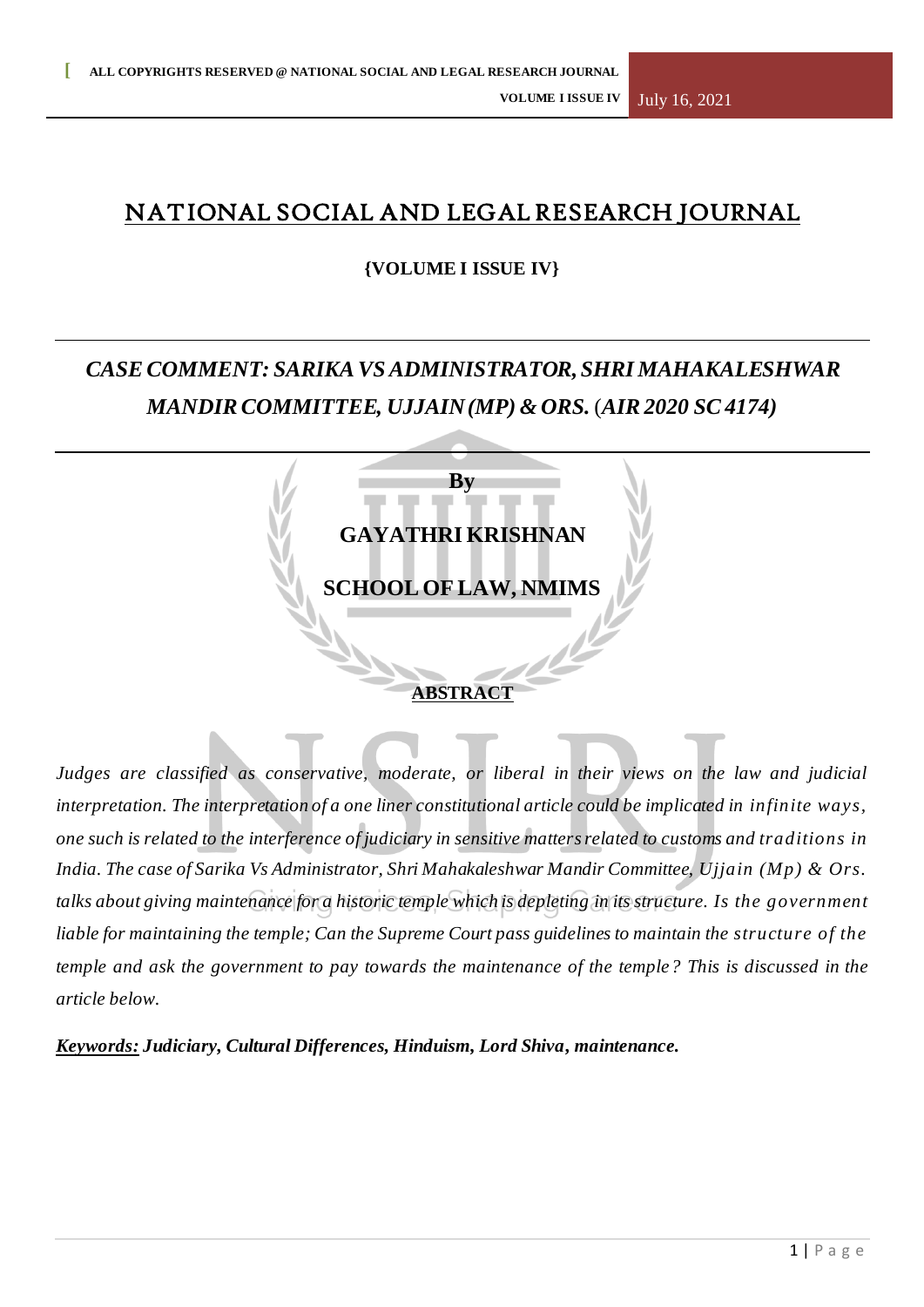**CASE NAME:** Sarika Vs Administrator, Shri Mahakaleshwar Mandir Committee, Ujjain (Mp) & Ors.

## **CITATION:** AIR 2020 SC 4174

#### **CASE NUMBER:** M.A 1235 OF 2019 In CIVIL APPEAL NO. 4676 OF 2018

**BENCH:** Justice Arun Mishra, Justice Krishna Murai and Justice BR Gavai

**JUDGMENT PASSED ON:** 1 st September 2020.

## **INTRODUCTION**

Hinduism is one of world's oldest religion, and since ancient times the majoritarian population in India follows the religion. Merriam- Webster Dictionary defines Hinduism as "the dominant religion of India that emphasizes dharma with its resulting ritual and social observances and often mystical contemplation and ascetic practices".

Lord Shiva is revered as the Supreme God and Creator of the Universe in Hinduism. According to a legend, Lord Brahma and Vishnu went to fight a long time ago in order to gain dominance over the other. Shiva emerged in front of them in the form of a huge pillar of light. To find the ends of this radiant pillar, Brahma went upwards, and Vishnu went downwards. Vishnu accepted defeat on not being able to find the end whereas Brahma chose to lie. Shiva/emerged from the pillar and cursed Brahma that he will not be worshipped till the end of eternity and blessed Vishnu for his piousness. This pillar of radiance is called 'Jyotirling'. The Indian saint Adi Shankaracharya who revived Hinduism in 800 CE, has mentioned 12 most important Jyotirlings in his Dwadasha Jyotirling Strotram situated in different locations of India.

The Ujjain Mahakaleshwar Jyotirlingam is one of the 12 Jyotirlingams. The Mahakaleshwar Jyotirlingam is a temple devoted to Lord Shiva, and the shrine of Lord Shiva is considered one of the most sacred abodes. It's in the Indian state of Madhya Pradesh, in the historic city of Ujjain. The temple is located on the banks of the K Shipra River. The lingam is said to be 'Swayambhu,' drawing strength (Shakti) from inside, whereas other lingams and photo frames get their energy through mantra-shakti.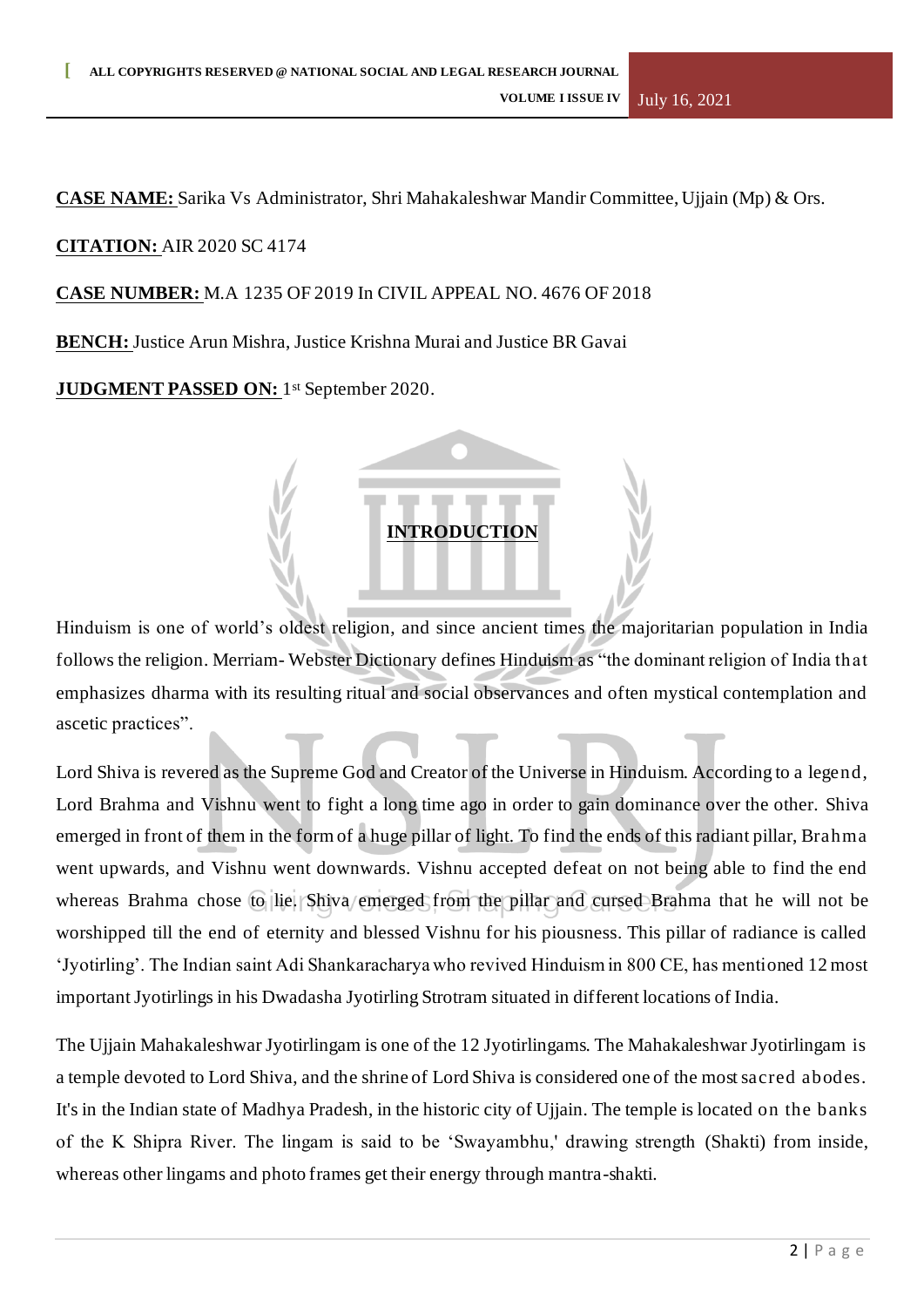**VOLUME I ISSUE IV** July 16, 2021

### **FACTS OF THE CASE**

This case has been lodged in the Supreme Court of India for more than 5 years now. This case was concerning the prevention of erosion of Shiva Lingam at Sri Mahakaleshwar Temple at Ujjain. In one of the orders by the Supreme Court dated August 19, 2020, the court asked the temple committee to f ile a status report and to take necessary precaution for the protection of the Lingam. The Supreme Court in further orders appointed an Expert Committee inclusive of both Archaeological Survey of India and Geological Survey of India. Subsequently, the expert committee made a visit to the temple and found that the 'Jyotirlingam' of Lord Mahakal is eroding. More that 30 sq. cm scalp of the holy 'jyotirlingam' has come out with nearly 7mm-8mm thickness from the eastern side along with 3-4 similar circular patches, having 2 - 2.5 cm diameter and 6.5mm depth, just above the bigger patch. The lingam is naturally having a geological scale on the western side. The two visible carvings on the lingam have raised concern as these can split the lingam into three pieces in the future.

The offerings from the devotees i.e Milk, Curd, Ghee, Panchamrut and other offerings in the form of Gulal, Abeer and Kumkum; which are bought from the stores outside the temple were substandard and had a proportional significance in the cause and factors of the depletion.

Dr. Ram S Shrivastava, a well-known scientist who has been studying the holy lingam since 1953, believes that one of the causes of erosion is the pouring of chlorinated water at a rate of nearly 25,000 litres per day by the 80 pundits and 16 Brahmin families massaging the lingam on a rotating basis with Bhat Shringar, Bhang Shringar, and others. The amount of milk and other contributions might be measured in tonnes. Almost every visitor touched the sacred shrine, which they frequently stroked and pushed during prayers.

This has been a major source of depletion.<br>GIVING VOICES, Shaping Careers

Articles included in the above case: -

- 1. Article 142, Constitution of India. 1
- 2. Article 25, Constitution of India. 2
- 3. Article 26, Constitution of India. 3
- 4. Article 49, Constitution of India. 4
- 5. Article 51(A), Constitution of India. 5

<sup>&</sup>lt;sup>1</sup> INDIA CONST. art. 142.

<sup>&</sup>lt;sup>2</sup> INDIA CONST. art. 25.

<sup>&</sup>lt;sup>3</sup> INDIA CONST. art. 26.

<sup>4</sup> INDIA CONST. art. 49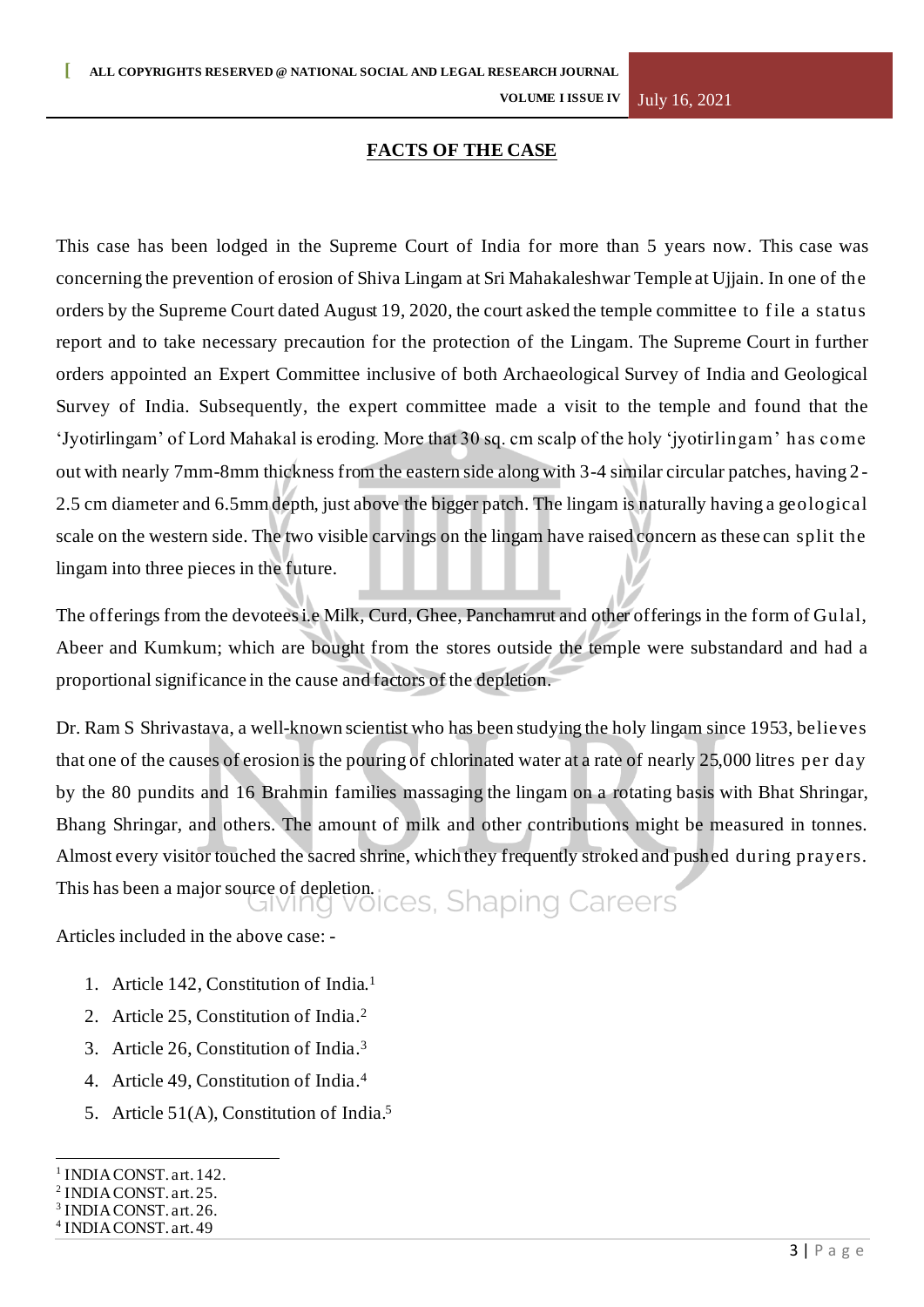## **JUDGMENT**

The Bench is comprised of Justice Arun Mishra, BR Gavai and Krishna Murari for the present case.

"The Supreme Court in its judgment dictated guidelines to prevent the Lingam from further eroding, them being:

- 1. No Devotee should do any rubbing of the Shiva Lingam.
- 2. llThe Temple Committee should ensure that the pH value of the Bhasma during the Bhasma Aarti is improved and the Shiva Lingam is preserved from further deterioration and to implement the best methodology to prevent further damage to the Lingam.
- 3. The Temple Committee ensures that the weight of the Mund Mala and Serpakarnahas is further reduced to preserve the Shiva Lingam from Mechanical abrasion.
- 4. The rubbing of curd, ghee, honey on the Shiva Lingam by the devotees is also a cause of erosion, and only pouring of a limited quantity of pure milk is allowed by the committee. Whereas in the traditional puja to be done on behalf of the temple, all pure materials can be used.
- 5. Poojaries, Janeupati, Khutpati, Purohits, and their authorized representatives strictly ensure that no visitor or `devotee rub the Shiva Lingam at any cost. If any devotee does it, accompanying Poojari or Purohit shall be responsible. No rubbing of Shivalingam to be done by anyone except during traditional Puja and Archana performed on behalf of the Temple Committee.
- 6. The entire proceedings of Puja and Archana in Garbh Griha to be video recorded 24 hours and be preserved for at least six months. If any violation is found by any Poojari, Purohit the Temple Committee can take suitable action against them.
- 7. No Panchamrita to be poured on Shiva Lingam by any devotee.
- 8. The Temple Committee shall provide pure milk from its resources to the visitors and devotees f or offering and make arrangements for that and should ensure that no impure or adulterated milk is offered to the Shiva Lingam."